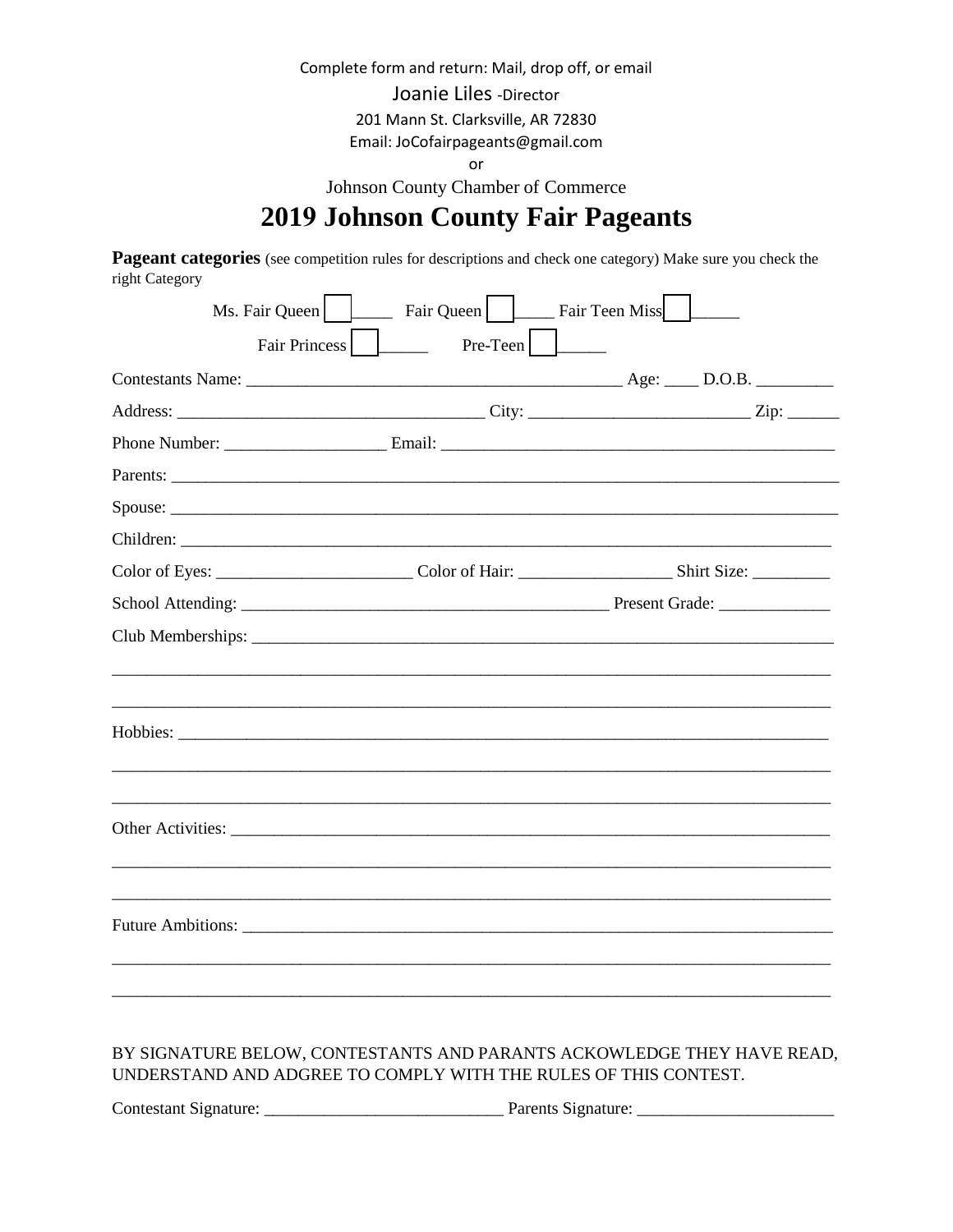# **2019 Johnson County Fair Pageants Johnson County Fairgrounds Entry Fee: \$35.00**

**Contact - Gallery One photography at (479)754-7700 for complimentary headshots** 

## **Qualifications & Rules**

- 1. Age Groups:
	- Ms. Fair Queen– Must be over 21 years of age and can be single, married, divorced, or widowed.
	- Fair Queen Must be at least 17 years of age and not more than 21 years of age by October 11, 2019.
	- Fair Teen Miss Must be at least 13 years of age and not more than 16 years of age by October 11, 2019.
	- Fair Preteen Must be at least 10 years of age and not more than 12 years of age by October 11, 2019.
	- Fair Princess Must be at least 7 years of age and not more than 9 years of age by the opening day of the Johnson County Fair.
	- Petite Miss Must be at least 5 years of age and not more than 6 years of age by the opening day of the Johnson County Fair.
	- Little Miss Must be at least 2 years of age and not more than 4 years of age by the opening day of the Johnson County Fair.
	- Teeny Miss Must not be any older than 24 months by the opening day of the Johnson County Fair.
	- Mr. Johnson County Fair Can be 0 and must not be older than 8 years by the opening day of the Johnson County Fair.
- 2. A contestant must have been born a female (expect Mr. contest) and a legal resident of Arkansas. She cannot be, or at any time have been, married, pregnant, or have had a child (expect Ms. contest). A contestant must not have ever been convicted of any crime or have charges pending.
- 3. Past Fair pageant winners, are not eligible to compete in the same category in which they won.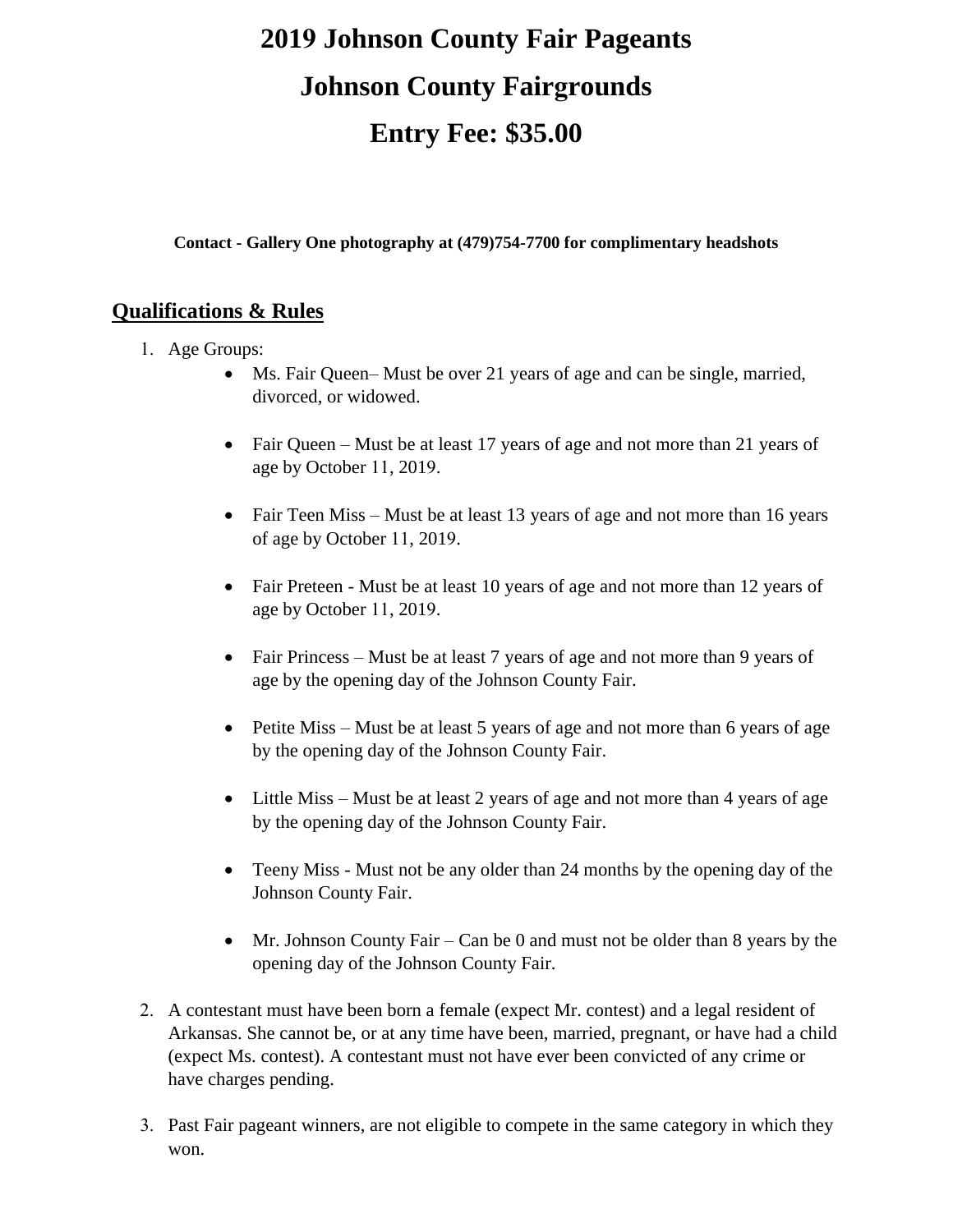- 4. A contestant can only compete in one county fair pageant contest sanctioned by the County Fair that is held in the county where she resides or attends school (academic, not dance, ect.).
- 5. Contestants are required to be on time for all rehearsals and events. Absent or tardy contestants may be disqualified at the discretion of the county director. If you are unable to attend or be on time, due to an emergency, contact the director at (479) 774-5252. Immediately.
- 6. Entry forms must be completely filled out, and signed by each of the following,
	- (1) contestant (2) contestant's parent or legal guardian. Since each judge will receive a copy of all entry forms, it is to the advantage of each contestant for her/him to type or print in ink, and pay close attention to such things as spelling, grammar, vocabulary, ect.
- 7. No entry form will be accepted after 5:00 p.m. Unless in the event that there is less than 3 contestants in one category, then the deadline for that category will be extended. After that no matter the number of contestants the pageant will be held. Entry forms can be emailed, mailed, or hand delivered. The Johnson County Fair is not responsible for entry forms lost or delayed in transit by any shipping method.
- 8. Please send your entry form in as soon as possible. First entry in will be the last out on stage.
- 9. The dressing area for the pageants, will be located behind the fair main stage. A chaperon is allowed back stage for **10 minutes** for each wardrobe change.
- 10. The reign Fair Pageant winners must conduct themselves properly at all times. Inappropriate behavior bring unfavorable publicity to herself and/or the Johnson County Fair may result in the winner relinquishing their title and all prizes.
- 11. Any display of poor sportsmanship and/or unbecoming conduct, any interference and/or disturbance, or any other behavioral problem created by a contestant, parent, relative, or even a supporter of a contestant could result in disqualification of the contestant not only from this year's competition but also from future participation.
- 12. All winners are expected to be at the 2020 Johnson County Fair, to pass on titles to new winners. Failure to do so will result in relinquishing title and prizes.
- 13. THE COUNTY DIRECTOR AND/OR STATE FAIR MANAGEMENT OF THE ARKANSAS STATE FAIR PAGEANTS RESERVES THE FINAL AND ABSOLUTE RIGHT TO INTERPRET THESE RULES AND ARBITRARILY SETTLE AND DETERMINE ALL MATTERS, QUESTIONS AND DIFFERENCES IN REGARD THERETO, OR OTHERWISE ARISING OUT OF OR CONNECTED WITH, OR INCIDENT TO THE CONTEST, AND THE RIGHT TO AMEND OR ADD TO THIS RULES AS THEIR JUDGMENT MAY DETERMINE. ANY CONTESTANT THAT FAILS TO ABIDE BY THE ABOVE RULES WILL BE DISQUALIFIED.

#### **Entry Forms**